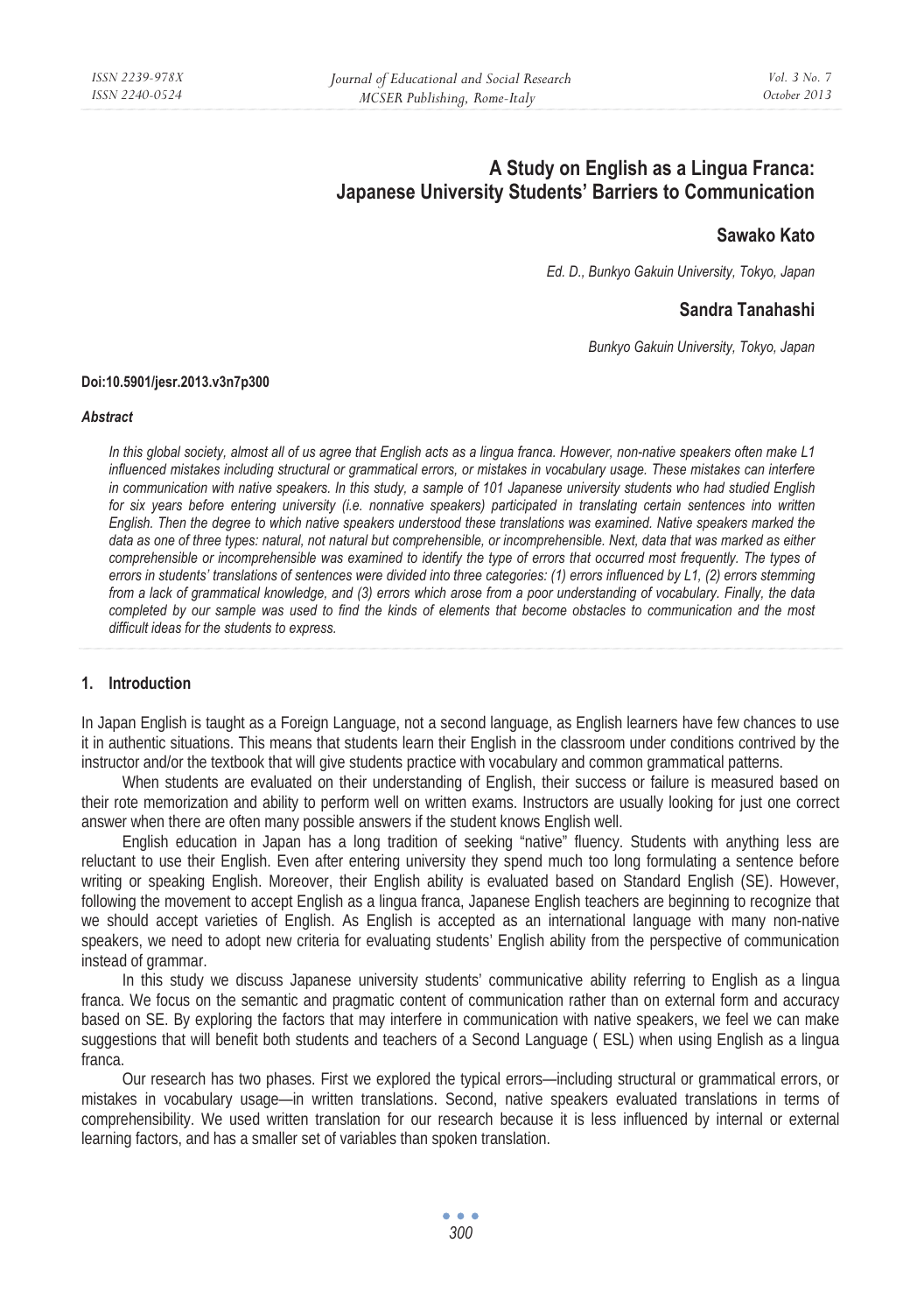## **2. Review of the Literature**

## *2.1 Research on English as a lingua franca*

When we discuss "English as a lingua franca", we must define what this means. According to Jenkins (2010) "a lingua franca is a contact language used among people who do not share a first language, and is commonly understood to mean a second or subsequent language of its speakers" (p.1). The original definition of a lingua franca was a language that had no native speakers (NSs). However, English has gradually become accepted as a lingua franca because of the increase in the number of English speakers in the world, the vast majority of which are non-native speakers who use English to communicate with each other rather than with native speakers

## *2.2 Research on Error Analysis*

Error Analysis flourished in the 1970s and 1980s as one of the first ways to investigate English as ESL acquisition. Major research on ESL error analysis undertaken until the early 1990s focused on the influence of native language (NL) on ESL and most of them are compared students' English to native-like accuracy and fluency. In a 1974 study, Selinker reported five sources of errors: 1. Language transfer, 2.Transfer of training, 3. Strategies of second language learning, 4. Strategies of second language communication, and 5.Overgeneralization of target language linguistic material (p.9). James (1998) showed three main diagnosis-based categories of error: "1. Interlingual 2. Intralingural and 3. Induced errors" (p.178).

In Japan, the research on EFL error analysis gradually appeared. Tagashira & Yamada (2004) reviewed the previous cross-sectional studies for Japanese learners and pointed out the problems influenced by L1. However, recently error analysis has regained popularity for more specific uses. It is because "error analysis gives language teachers and learners the strategies to overcome or minimize their disabilities and the disabling effect of their ignorance" (Miyake: 1997:31). Miyake (1997) classified errors into five categories: 1.Interlingual interference, 2.Intralingual interference, 3.L2 learning strategies, 4.Communication strategies, and 5.Errors due to the effects of teaching. Matsuoka (2006) concluded his research by stating, "beginning level students make more word-for-word translation errors that are caused by the lack of the correct lexical knowledge of English" (p.107).

## **3. Purpose of this Study**

The purpose of this study is to discuss how Japanese English teachers should teach English as a lingua franca.

- 1. Can native teachers understand written translations by Japanese students?
- 2. What kind of errors (such as structural or grammatical errors, or mistakes in vocabulary usage) are often observed in written translations by Japanese university students?
- 3. What errors in translations become obstacles to communication with native speakers?

## **4. Methodology**

## *4.1 Samples*

This study was completed in two parts. The first part was a sample of 101 Japanese university students from the Health Science Technology and Human Studies departments in Bunkyo Gakuin University in Tokyo, Japan. All of the students had studied English for six years prior to entering the university. These students were asked to translate four tasks from Japanese into English. The students' translations were divided into categories based on the types of errors made. Five native English speakers who teach English in Tokyo analyzed the students' translation errors.

Part two of this study was further analyzing of the translation errors by 13 native English speakers in Australia who teach English at Swinburne College in Melbourne.

## *4.2 Survey instruments*

The questionnaire for our samples contained four sentences (listed below as Tasks 1-4) in Japanese that needed to be translation. They were allowed to use dictionaries. These sentences included words and phrases that Japanese students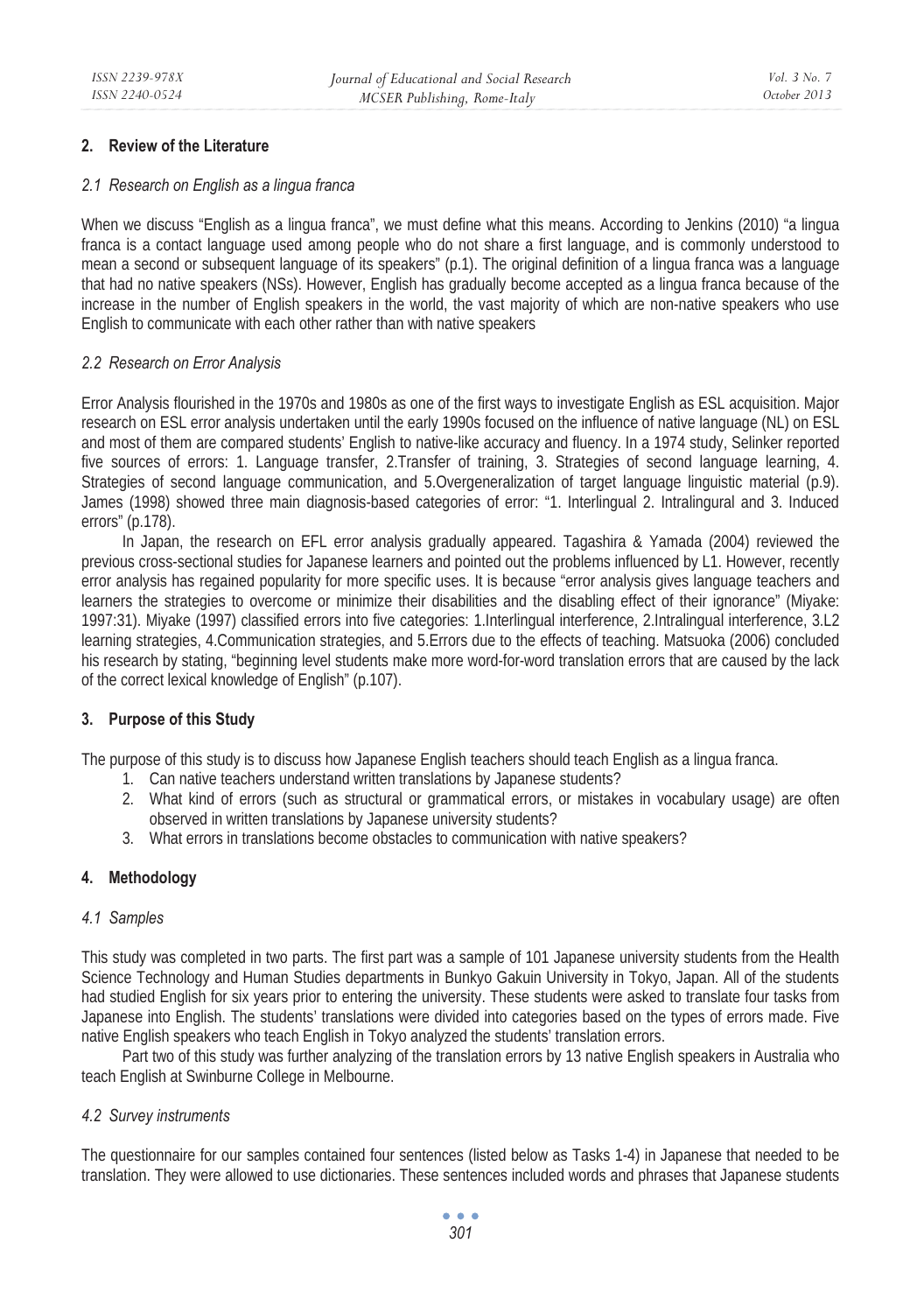| ISSN 2239-978X | Journal of Educational and Social Research | Vol. 3 No. 7 |
|----------------|--------------------------------------------|--------------|
| ISSN 2240-0524 | MCSER Publishing, Rome-Italy               | October 2013 |

tend to have trouble with as outlined in studies by Selinker (1972) and Matsuoka (2006). The sentences were taken from an English writing book by Ishi and Kito (2007).

Task 1: Sutoresu ga tamaru to okoripoku naru mono desu.

Task 2: Orinpiku no hata no itsutsu no wa wa itsutsu no tairiku wo sashiteimasu.

Task 3: Kono seihin wa karukute joubu da toiu riten ga arimasu.

Task 4: Nihongo niwa hayakuchikotoba ya kaibun nado omoshiroi kotoba asobi ga houfu ni aru.

#### *4.3 Data Collection Procedure*

First the 101 students translated the four written Japanese sentences into English and the data was collected from June 18 to June 26, 2009 by the researchers.

Second the students' compositions were evaluated by five native speakers and divided into one of three groups:

Group 1—Natural/grammatically correct

Group 2—Comprehensible/ some grammatical mistakes, or

Group 3—Incomprehensible/grammatically incorrect

Next, the researchers conducted an error analysis. The data in Groups 2 and 3 was categorized into the type of error that occurred: 1. Grammar/Word order (native L1Transfer), 2. Syntax/Grammar (L1Transfer), and 3. Lexis (i.e. The students translate word-for-word because they regard translation as a mechanical process).

Finally, based on the first step results, 84 students' compositions were selected as examples of typical errors. These were evaluated again by 13 native speakers in Australia. The native speakers who participated in this study were selected solely based on the convenience of the researchers.

#### **5. Results**

To answer research question 1—Can native teachers understand written translations by Japanese students?—the students compositions were evaluated by native English teachers from Japan. The five native speakers divided the translations into one of three groups: Group 1—Natural/grammatically correct, Group 2—Comprehensible/ some grammatical mistakes, or Group 3—Incomprehensible/ grammatically incorrect. The results by Task were as follows.

**Task 1.** The expected English was, "He becomes irritable when he is stressed."

According to the evaluation of the 5 native teachers, 16% of the students wrote natural English, 6% wrote comprehensible English, and 70% wrote incomprehensible English (8 % wrote nothing).

| Example of the students' translations:                                                |                                                                  |  |
|---------------------------------------------------------------------------------------|------------------------------------------------------------------|--|
| comprehensible                                                                        | incomprehensible                                                 |  |
| When stress builds up, we become angry.<br>We get angry easily when stress builds up. | We are quickly stressful.<br>We like angry when stress built up. |  |

**Task 2.** The expected sentence was**,** "The five rings on the Olympic flag represent the five continents."

According to the evaluation of the 5 native teachers, only 1% could write the correct sentence, 14% were comprehensible, and 74% were incomprehensible (11% no answer).

| Example of the students' translations:                                                                            |                                                                                                       |  |
|-------------------------------------------------------------------------------------------------------------------|-------------------------------------------------------------------------------------------------------|--|
| comprehensible                                                                                                    | incomprehensible                                                                                      |  |
| Five rings in the flag of Olympic means five continents.<br>Five rings of Olympic frag designate five continents. | Olympic flag's five rings are mean five continent.<br>Five ring's Olympics flag point five continent. |  |

**Task 3.** The expected sentence was, "This product has the advantage of being light and durable."

According to the evaluation of 5 native teachers, 9 % of this sample could write the natural sentences, 23% comprehensible, and 60% incomprehensible (8%, no answer).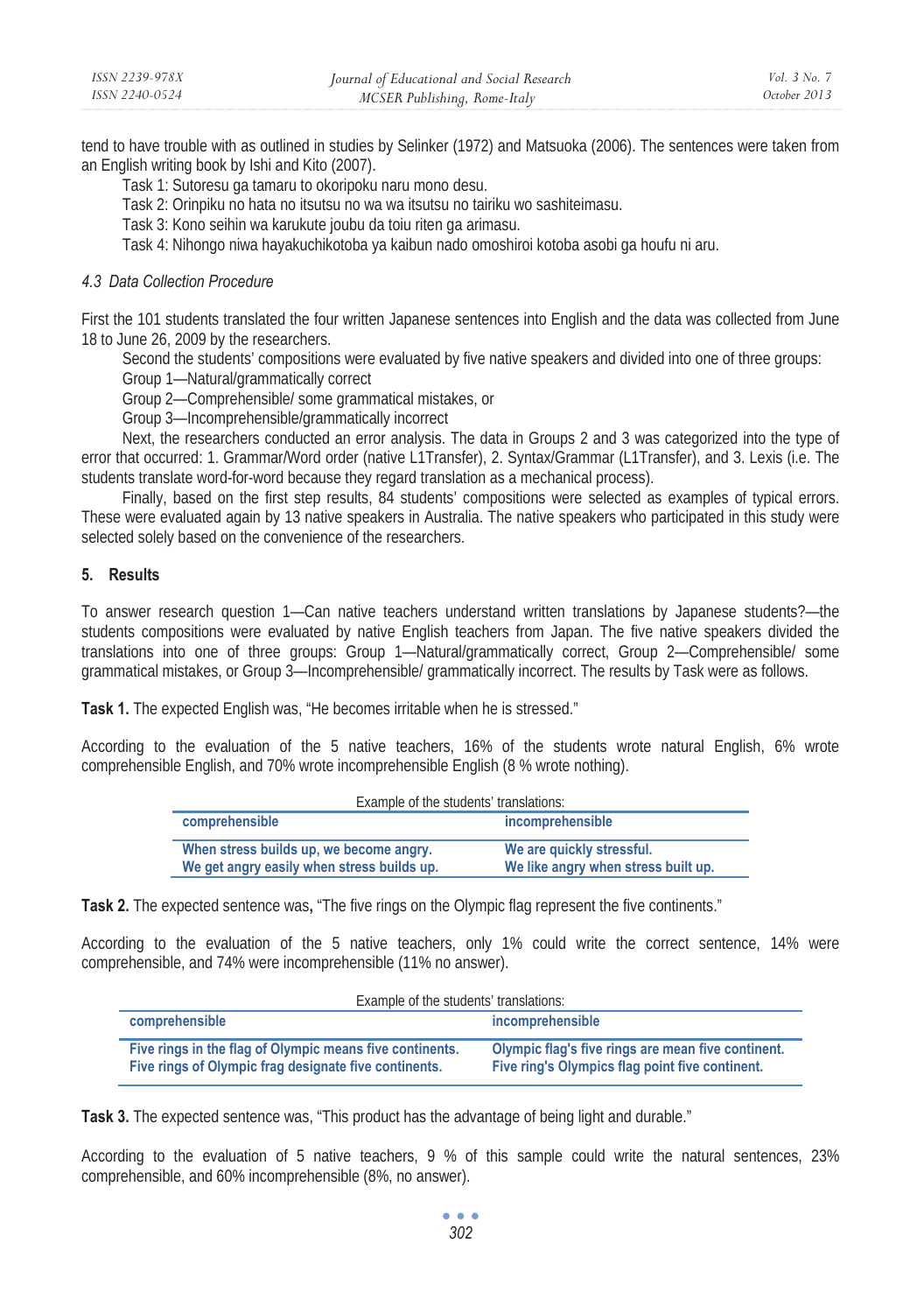| Examples of the students' translations:                                                                      |                                                                                                       |  |
|--------------------------------------------------------------------------------------------------------------|-------------------------------------------------------------------------------------------------------|--|
| comprehensible                                                                                               | incomprehensible                                                                                      |  |
| This product has an advantage of light and strong.<br>The product has strong point that is light and strong. | This product is light and strong about an advantage.<br>This product have advantage light and strong. |  |

**Task 4.** The expected sentence was: **"**In Japanese there is a lot of interesting word play such as tongue twisters and palindromes."

According to the evaluation of the 5 native teachers, 0% of the sample could write a natural sentence, 16% were comprehensible, and 73% were incomprehensible (11% no answer).

| Example of the students' compositions:                                                                             |                                                                                                                                                                |  |
|--------------------------------------------------------------------------------------------------------------------|----------------------------------------------------------------------------------------------------------------------------------------------------------------|--|
| comprehensible                                                                                                     | <i>incomprehensible</i>                                                                                                                                        |  |
| Japanese is a lot of word game, which are tongue<br>twister and palindrome.<br>Japanese is a lot of fun word game. | Japanese have abundant language play that tongue<br>twister and palindrome.<br>In Japanese, tonque twister and palindrome is<br>interesting word play is many. |  |

To answer the research question 2—What kind of errors are often observed in written translations by Japanese university students?—the error analysis was conducted. The results are as follows:

Errors in Task 1. The main errors were using incorrect subjects influenced by Japanese. The subject is often omitted in Japanese and so it is easy for students to mistake the topic maker, "wa", for the subject. Of the sample, 18% used we/you/he/she as the subject, 50% used stress, 30% used it, and 2% used other words as the subject. Another error was using the wrong verb such as build (up) (20 cases), pile (up) (7 cases), gather (6 cases), collect (2 cases), accumulate (1 case), get (3 cases), and no verb, etc. (21 cases).

Errors in Task 2. The main errors in this task were made by using the wrong verb and/or translating Japanese particles incorrectly. Examples of the wrong verb they used included point (at/for/to) (34 cases) /mean (17 cases) /show (9 cases )/is (9 cases) /pierce (2 cases) /suggest & refer (2 cases) /and others (no verb, etc.) (10 cases). Particles were translated as of (81cases) / on (2cases) Olympic's (8 cases) flag's (4 cases). Those are Lexis errors ( i.e. the students translate word-for-word because they regard translation as a mechanical process).

Errors in Task 3. The main errors were lexis errors influenced by Japanese. In place of articles, the sample used the wrong words such as product (31 cases), goods (5 cases), article (14 cases), manufacture (3 cases), this (7 cases), and others. They also used the wrong adjectives including strong (42 cases), tough (4 cases), well (2 cases), and others (12). Structure pattern errors included there is (7 cases), have (or has) advantage/good/strong point/merit (21 cases), product is advantage (6 cases).

Errors in Task 4. They made structure pattern errors. In particular, the students used Japanese word order (S/O/V) instead of using English word order (S/V/O). They started the sentence with: Japanese is (11 cases), Japanese has (have) (46 cases), In Japanese …there is (are) (3cases), and no answers (9 cases). They also used the wrong adjective such as a lot of (8 cases), a lot (10 cases), lots of (1 case), abundant(ly) (7 cases), many (17 cases), rich(ly) (6cases).

Results of research question 3—To find what errors in translations become obstacles to communication with native speakers, 20-23 examples of the sample's translations for Tasks 1-4 that were categorized as either comprehensible or incomprehensible (not examples of natural translations) by the 5 native speakers in Tokyo, were analyzed again by 13 native English teachers in Australia.

As the results show native teachers found many of the sentences with grammatical errors comprehensible. Errors related to plural forms, the omission of "the", or using inappropriate verbs or adjectives did not hinder understanding.

Examples: When stress builds up, I become anger.

Five circle of Olympic flag means five continent.

This product has an advantage of light and strong.

The product has (a) strong point that is light and strong.

This goods have some merits that is light and strong.

There are many interesting language game, such as tongue

twister, palindrome in Japan.

However, errors such as wrong verb use and wrong word order did hinder comprehension. Examples:

 $\bullet$   $\bullet$   $\bullet$ *303*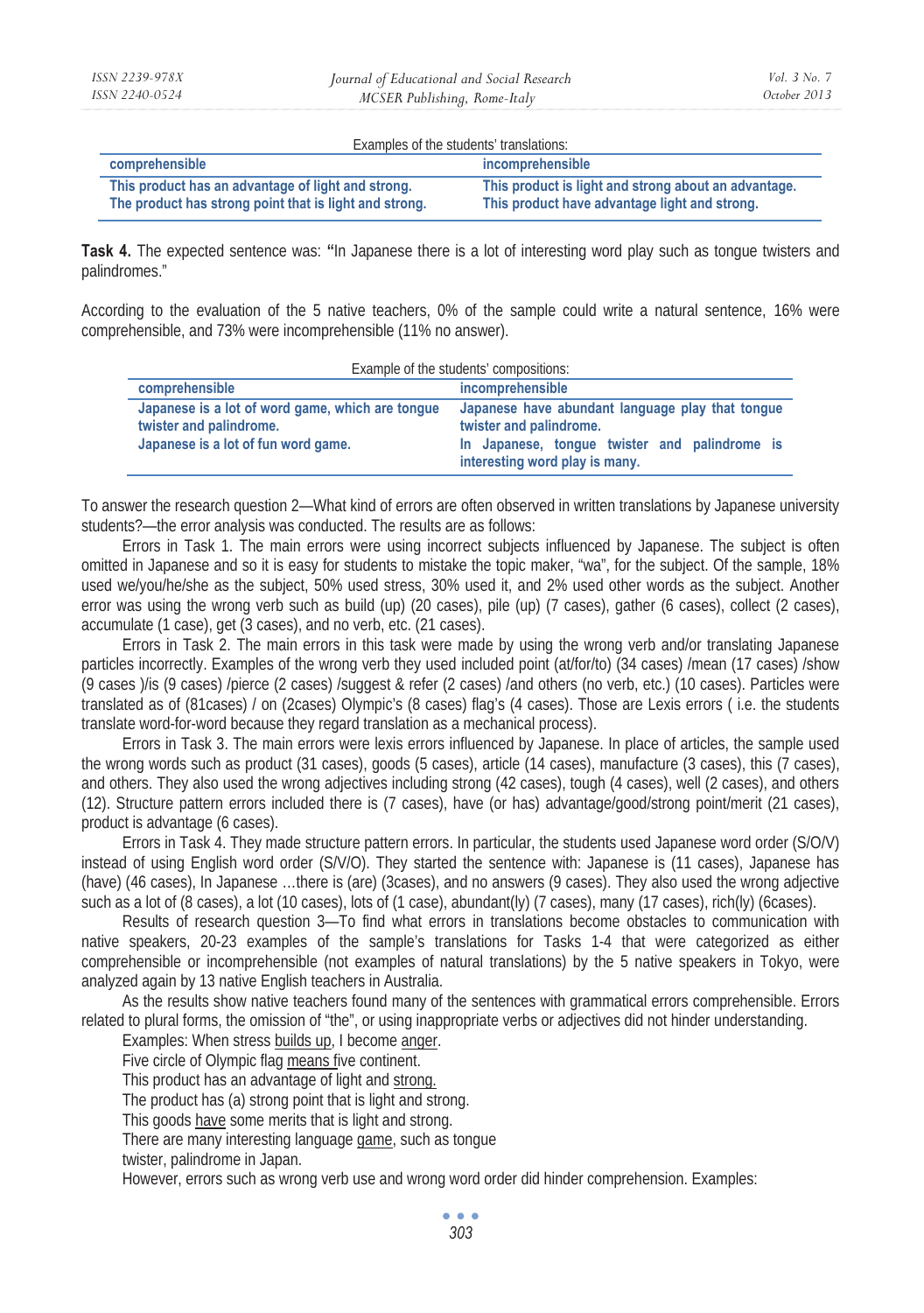Task 1: Incomprehensible translations were:

1. We like angry when stress built up. 2. We get mad, when spend stress.

3.What we become irritable, when stressed. 4.We are quickly stressful.

Numbers 1and 2 have fatal mistakes. They use the wrong verbs. Number 3 is meaningless because it is logical from a common-sense view. Number 4 is grammatically (structurally) incorrect.

Task 2: Incomprehensible translations were:

1. Flag of the Olympic five rings aims. Five continent is.

2. Five rings of Olympics' frag point to five.

3. Olympic is in five ring. It's fie land.

Number 1 uses the wrong verb followed by an incomplete sentence. Numbers 2 and 3 have spelling errors and fatal word choices.

Task 3:Incomprehensible translations were:

- 1. This goods have advantage which flat and durable.
- 2. This product is advantage. It's light strong.
- 3. This product has the advantage. That's a light and strong.

Number 1 has the wrong word choice and the wrong order so that the wrong word is modified . Numbers 2 and 3 were word-for-word translations influenced by L1.

Task 4:Incomprehensible translations were:

1. The Japanese have abundantly interesting a ply language lie a tongue twister and a palindrome.

- 2. Japanese has many word games that like jawbreakers and a palindrome.
- 3. It has Japanese abundantly interesting play on word. A tongue twister and a palindrome.

Number 1 has fatal spelling mistakes. Numbers 2 and 3 are grammatically wrong and have the wrong word order and structure.

# **6. Discussions and Conclusions**

## *6.1 Japanese university students' typical errors*

The results of this study show that the majority of Japanese college students find it difficult to impossible to convey their ideas in English. It is lamentable to find out that only 8.5% of the students in this sample could write correct translations in natural English. This result confirms that Japanese students lack communicative English ability. Their errors were mainly caused by a negative influence from their NL, which occurs when a NL system is different from Target Language (TL) norms. The learner incorrectly brings a NL behavior in processing TL features (Matsuoka; 2006).

The clearest evidence of characteristic negative NL transfers was found in this study in the form of wrong word order. As we see in Task 1, 80% of the students used "stress" or "it" as the subject of the sentence. This is because in Japanese an initial word followed by the topic markers such as "ga" "wa" or "de wa", is the subject in many cases. What is more confusing for Japanese students is that the subject is often omitted from an English sentence. As a result, this typical error is made. One example of this mistaken word order would be, "kinou (wa) baito datta" which means "I worked part-time job yesterday" (or literally, yesterday part-time job worked). Many students translate this as: Yesterday was part-time job.

Another characteristic negative NL transfer is word-for-word translation leading to wrong word use. As we have seen in the results of Task 1 and 2, if a student translates word-for-word, the sentence ends up being awkward.

 *Examples for Task 1*

| correct translation:          | (he) is stressed /(he) feels stress       |
|-------------------------------|-------------------------------------------|
| <i>incorrect translation:</i> | stress accumulates, stress piles up, etc. |

*Examples for Task 4*

| correct translation:   | five rings represent                              |
|------------------------|---------------------------------------------------|
| incorrect translation: | five rings point at, pierce five continents, etc. |

These poor translations occur when sentences are translated word–for-word without thinking about the context of the sentence and common usage in the TL. Their translations were similar to those done by online electronic translators.